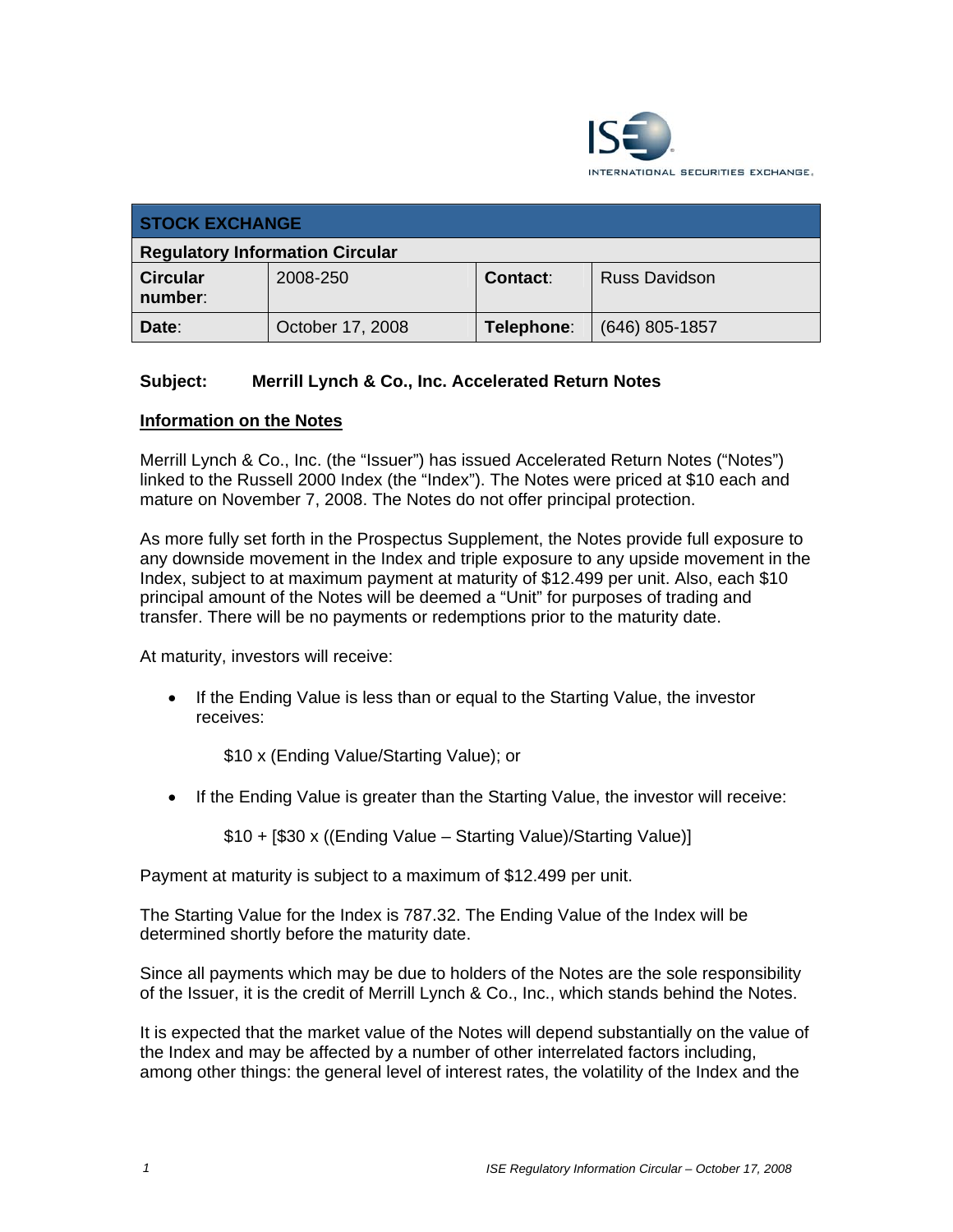stocks comprising the Index, the time remaining to maturity, the dividend yields of the stocks comprising the Index, and the credit ratings of the Issuer.

The Trustee for the securities is The Bank of New York.

Trading in the shares on ISE is on a UTP basis and is subject to ISE equity trading rules. The shares will trade from 9:00 a.m. until 4:00 p.m. Eastern Time. Equity Electronic Access Members ("Equity EAMs") trading the shares during the Pre-Market Session are exposed to the risk of the lack of the calculation or dissemination of underlying index value or intraday indicative value ("IIV"). For certain derivative securities products, an updated underlying index value or IIV may not be calculated or publicly disseminated in the Pre-Market hours. Since the underlying index value and IIV are not calculated or widely disseminated during Pre-Market hours, an investor who is unable to calculate implied values for certain derivative securities products during Pre-Market hours may be at a disadvantage to market professionals.

Equity EAMs also should review NASD Notice to Members 03-71 for guidance on trading these products. The Notice reminds members of their obligations to: (1) conduct adequate due diligence to understand the features of the product; (2) perform a reasonable-basis suitability analysis; (3) perform customer-specific suitability analysis in connection with any recommended transactions; (4) provide a balanced disclosure of both the risks and rewards associated with the particular product, especially when selling to retail investors; (5) implement appropriate internal controls; and (6) train registered persons regarding the features, risk and suitability of these products.

**This Regulatory Information Circular is not a statutory Prospectus. Equity EAMs should consult the Trust's Registration Statement, SAI, Prospectus and the Fund's website for relevant information.**